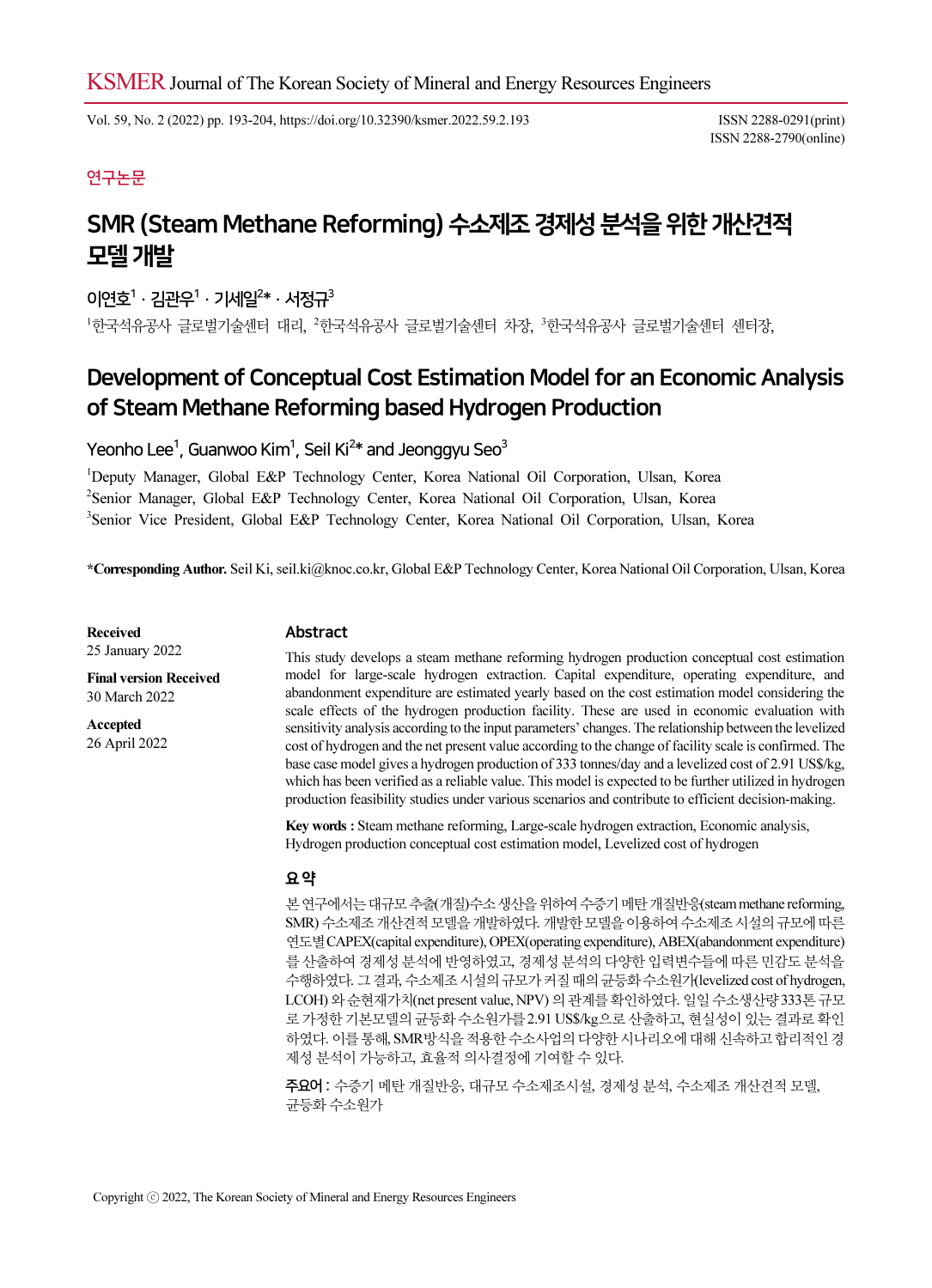### 서 론

#### 연구 배경 및 목적

한국 정부는 2019년 1월 「수소경제 활성화 로드맵」을 통 하여 부생수소(by-product hydrogen), 추출수소(reforming hydrogen), 수전해 수소(electrolysis hydrogen) 등 제조 방 식별 수소공급 계획을 수립하였으며, 2021년 11월 「제 1차 수소경제 이행 기본계획」을 통하여 그레이수소(부생수소 +추출수소), 블루수소(그레이수소+CCS, Carbon Capture and Storage), 그린수소(수전해수소) 등 수소생산 계획을 구체화하여 Table 1과 같이 수립하였다. 그 중 추출수소가 포함되어 있는 그레이수소와 블루수소의 생산량에 대해서 는 2030년까지 연간 169만 톤(그레이수소 94만 톤, 블루수 소 75만 톤)으로 늘릴 계획을 발표하였다(MOTIE, 2021). 추출수소는 초기 수소경제 이행의 핵심 공급방식이다 (MOTIE et al., 2019).

천연가스 개질을 이용한 전 세계 추출수소 시장은 2020 년 1,029억 달러이며, 연평균 5.9% 성장하여 2024년까지 1,291억 달러에 이를 것으로 전망하고 있다(Koncept Analytics, 2020). 높은 기술성숙도를 보유한 Technip, Linde, Haldor Topsoe 등 해외 기업들은 대형 추출수소 플랜트에 대한 제 조, 설치 경험을 갖고 있다(IEAGHG, 2017).

하지만, 국내 시장 판매용 추출수소 산업은 초기단계에 있다(KISTEP, 2021). 수소공급 계획을 이행하기 위해서는 천연가스를 이용한 대규모 추출수소 제조 시설이 필요하므

로, 향후 다수의 추출수소 플랜트가 국내에 건설될 것으로 예상된다. 이는 국내 추출수소 플랜트에 대한 잠재적 수요 로 이어질 것이다. 이런 상황에서 전체 프로젝트 예산을 추 정하고, 사업 타당성을 평가하기 위해서는 사업초기 비용 자료가 필수적이다(Kim and Choi, 2019). 그러나 현재는 추출수소 플랜트 건설 프로젝트에 대한 매우 제한적인 정 보로 인하여 사업초기 비용자료가 부족하고, 접근하기 어 려운 상황이다.

이번 연구는 추출수소 프로젝트의 초기 단계에서 프로젝 트의 실행가능성을 알아볼 때 사용될 수 있는 규모별 수증 기 메탄 개질반응(steam methane reforming, SMR)을 이용 한 수소제조 개산견적 모델을 개발하고, 해당 모델을 활용 하여 SMR 추출수소 생산에 대한 경제성 분석을 시행하고 자 하였다.

### 연구 방법 및 범위

산업용 추출수소 제조 방식은 SMR, POx(partial oxidation), ATR(auto thermal reforming)등으로 구분할 수 있다. SMR은 메탄에 고열(700~1,000°C)의 수증기를 가하여 발 생하는 분해반응으로 수소를 생산하는 공정이다. POx는 메탄을 제한적인 산소 상태로 개질기(reformer)에서 가열 하여 일부 산화시켜 수소를 제조하는 방법이다. POx는 고 온(1,300°C 이상)을 필요로 하는 무촉매 부분산화(thermal POx) 공정과 개선된 운전조건을 갖는 촉매 부분산화 (catalytic POx) 공정으로 나눌 수 있다. ATR은 무촉매 부

Table 1. Korea national hydrogen production and supply plan by year (MOTIE, 2021)

| Year                              | 2020                               | 2030                                                                                                                     | 2050                                                                                                  |
|-----------------------------------|------------------------------------|--------------------------------------------------------------------------------------------------------------------------|-------------------------------------------------------------------------------------------------------|
| Type of<br>Hydrogen<br>Production | (1) Grey $(220,000 \text{ tonne})$ | (1) Grey $(940,000 \text{ tonne})$<br>(2) Blue (750,000 tonne)<br>3 Green (250,000 tonne)<br>4 Oversea (1,960,000 tonne) | $\textcircled{1}$ Blue (2,000,000 tonne)<br>2 Green (3,000,000 tonne)<br>3 Oversea (22,900,000 tonne) |
| Supply Plan                       | $220,000$ tonne/year               | $3,900,000$ tonne/year                                                                                                   | $27,900,000$ tonne/year                                                                               |

|  |  |  |  | <b>Table 2.</b> Comparison of reforming technologies (El-Shafie <i>et al.</i> , 2019) |  |
|--|--|--|--|---------------------------------------------------------------------------------------|--|
|--|--|--|--|---------------------------------------------------------------------------------------|--|

| Technology            | Advantages                                                                                                                         | Disadvantages                                                                                              |  |  |  |
|-----------------------|------------------------------------------------------------------------------------------------------------------------------------|------------------------------------------------------------------------------------------------------------|--|--|--|
| <b>SMR</b>            | Most extensive industrial experience oxygen not required<br>Lowest process temperature<br>Best $H_2/CO$ ratio for $H_2$ production | Highest CO <sub>2</sub> emission                                                                           |  |  |  |
| ATR                   | Lower process temperature than PO <sub>x</sub><br>Low methane slip                                                                 | Limited commercial experience<br>Requires air or oxygen                                                    |  |  |  |
| <b>PO<sub>x</sub></b> | Decreased desulfurization requirement<br>No catalyst required Low methane slip                                                     | Low $H_2/CO$ ratio<br>Very high processing temperatures<br>Soot formation/handling adds process complexity |  |  |  |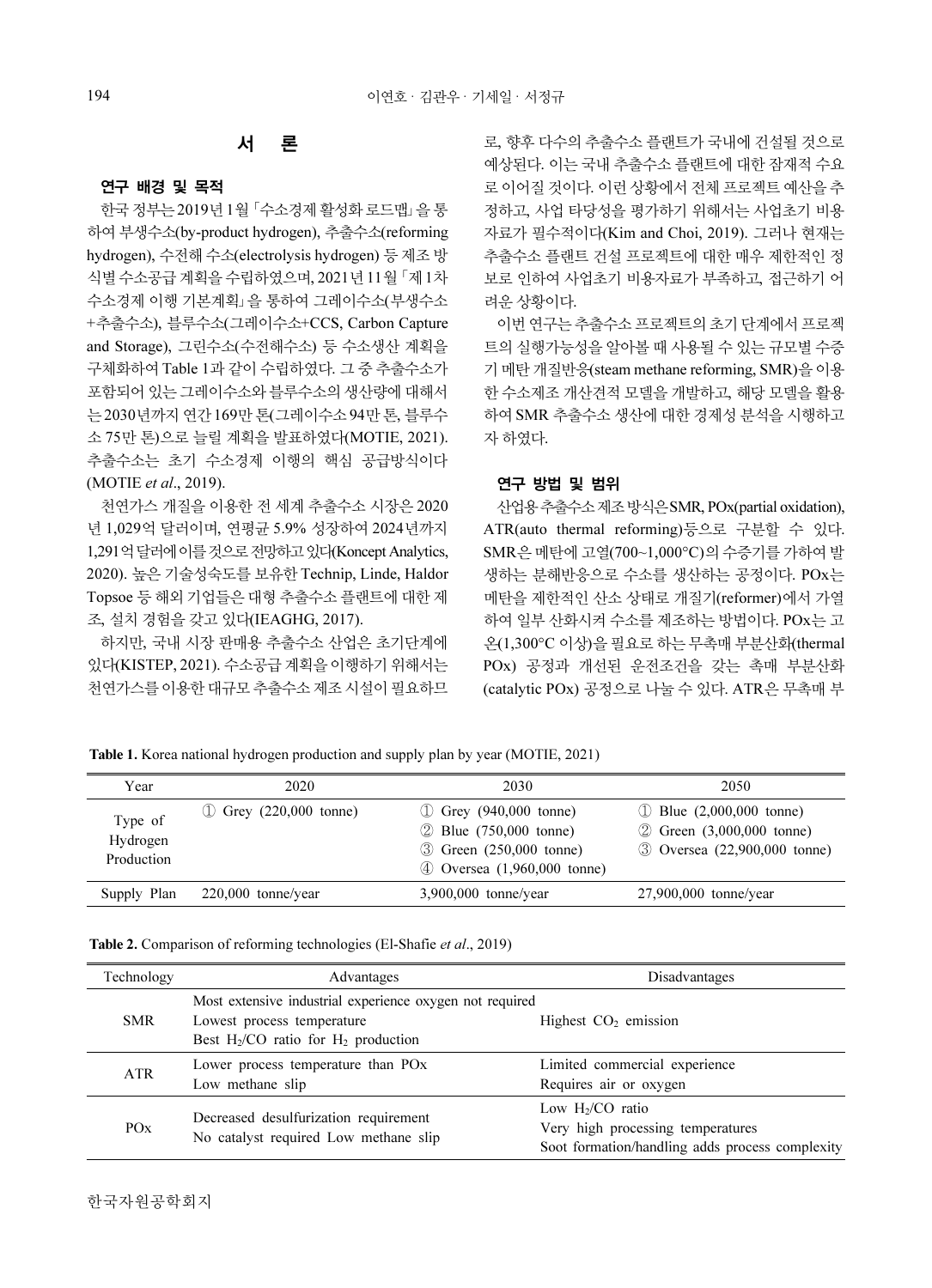분산화 공정과 SMR공정을 결합한 형태로 부분산화 과정 의 발열에너지를 이용하여 흡열반응인 SMR반응이 이루 어지도록 한 공정이다. 3가지 제조 방식별 장단점을 Table 2와 같이 비교하였다(Bak and Cho, 2005; Chaubey et al., 2013; El-Shafie et al., 2019).

본 연구에서는 추출수소 제조 방식 중 가장 널리 활용되 고 상업적으로 검증된 SMR 수소제조 방식(KISTEP, 2021; Chaubey et al., 2013)에 대한 개산견적(槪算見積, conceptual cost estimation) 모델을 구축하였으며, 국내·외 규모별 SMR 수소제조 비용을 조사하였다. 조사내용을 비 교 분석하여 개산견적 모델에 적용할 샘플들을 선별하였다.

자본비용(capital expenditure, CAPEX) 산정 모델은 기본 단가법(based unit price method)과 비용용량법(cost capacity method)을 이용하여 산정하였다. 샘플의 적용 가능 여부에 따라 2가지 방법으로 구분하였다. 샘플이 있는 구간에서는 샘플 간 회귀분석을 활용한 기본단가법으로 규모별 CAPEX 를 추정하고, 샘플이 없는 구간에서는 비용용량법을 활용 하여 규모별 CAPEX 모델을 구성하였다. 최대한 샘플을 활 용하여 모델에 대한 신뢰도를 높이려 하였으며, 다양한 구 간을 구현하는 모델을 만들기 위해 샘플구간 이외에서는 비용용량법을 활용하였다.

기본단가법과 비용용량법은 대표적인 개산견적 방법이 다. 기본단가법은 건설공사의 단위면적, 단위체적 등의 기 본단위에 대한 비용자료에 근거하여 비용을 산출하는 방법 이다. 비용공식은 정확한 기본단가를 얻기 위하여 회귀분 석과 같은 통계적인 기법이 적용될 수 있다. 비용용량법은 규모의 변화에 따른 비용의 차이 관계를 이용하는 것으로 동일한 종류의 시설물이 규모만 달리할 때 그 비용을 산정 하는 방법이다(Kim and Choi, 2019). 식 (1)과 같이 하나의 플랜트 규모(CapacityA)와 비용(CostA)을 이용하여 다른 규모(CapacityB)의 플랜트 비용(CostB)을 추정할 수 있다 (van Amsterdam, 2018; Chilton, 1950).

한 개산경적 모텔 개발 195  
an Amsterdam, 2018; Chilton, 1950).  

$$
Cost_B = Cost_A \times \left(\frac{Capacity_B}{Capacity_A}\right)^n
$$
 (1)

여기서, n은 규모 비용지수를 나타낸다. 비용용량법에 적 용하는 규모 비용지수 n은 보편적으로 0.6을 적용하나, 본 연구에서는 천연가스를 활용한 수소생산 플랜트에 적용하 는 규모 비용지수를 활용하였다(모델 개발 세션 참고).

운영비용(operating expenditure, OPEX) 산정 모델은 생 산규모에 비례하는 모델로 개발하였다. 수소생산의 원료 가 되는 천연가스 비용을 포함한 변동비가 차지하는 비율 이 고정비 비율 대비 높으므로, 평균 단위비용을 배수로 하 는 모델로 개발하였다.

폐기비용(abandonment expenditure, ABEX)의 경우 전 체 CAPEX와 연동하여 비용을 산정하였다.

해당 개산견적 모델은 연도별 CAPEX, OPEX, ABEX의 실질비용 산정에 이용되며, 할인율과 물가상승률을 반영 하여 경제성 평가에 활용될 수 있다. 개산견적 모델을 토대 로 SMR 수소제조 시설 규모, 할인율, 물가상승률, 수소판 매가격, 플랜트 사용연수, 연간 운영일수 등의 가정사항 변 동에 따른 민감도 분석을 실시하였다.

## SMR 수소제조 개산견적 모델 개발

#### SMR 수소제조 공정

SMR 공정을 위해 천연가스 내에 포함된 황 화합물을 제 거하고, 메탄보다 탄소수가 높은 탄화수소를 메탄으로 바 꾸는 과정인 전처리 과정(pre-reforming)이 필요하다. 개질 기에서 고온의 수증기로 천연가스 성분인 메탄에서 식 (2) 와 같이 수소를 분리하는 개질반응이 일어난다. 전환 반응



Fig. 1. Schematic diagram of the steam methane reforming process.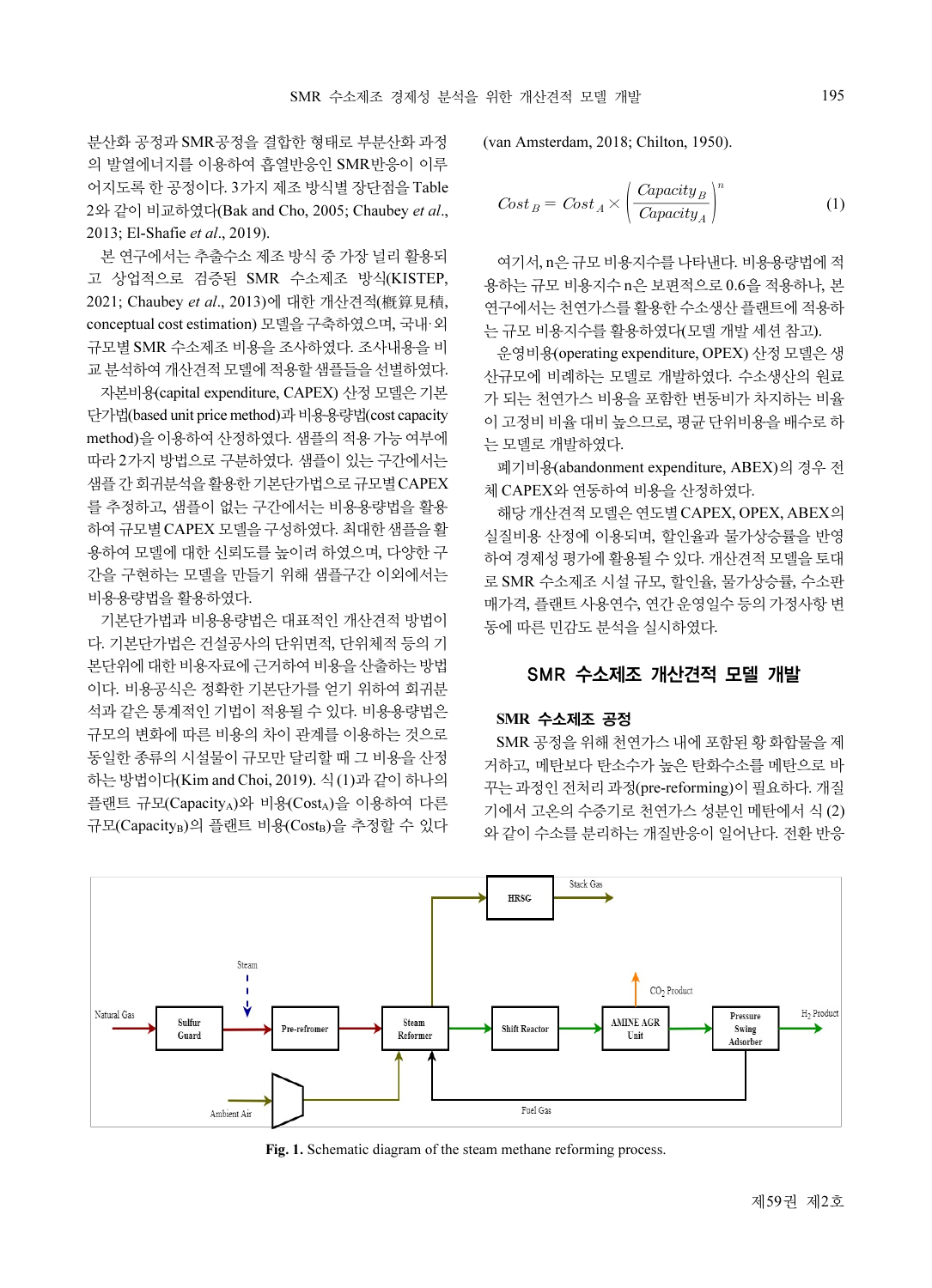기(shift reactor)를 통하여 식 (3)과 같이 일산화탄소를 이 산화탄소 및 수소로 전환하는 수성가스 전이반응이 일어난 다. 식 (2)와 식 (3)의 ∆H은 각 반응의 반응 엔탈피를 나타 내며, 반응 초기의 엔탈피와 최종 엔탈피의 차이이다.

$$
CH_4 + H_2O \to 3H_2 + CO \triangle H = 206.28 \text{ kJ/mol}
$$
 (2)

 $CO + H_2O \rightarrow CO_2 + H_2 \triangle H = -41.3 \text{ kJ/mol}$  (3)

산성가스 제거기(acid gas remover)와 압력순환흡착 (pressure swing adsorption, PSA) 장치를 거쳐 이산화탄소 를 제거하고 고순도의 수소를 생산할 수 있다. SMR 공정의 개략적인 흐름도는 Fig. 1과 같다.

#### 활용데이터 수집

Collodi et al.(2017), NREL(2021), Roussanaly et al. (2020), H-vision(2019), ELEGANCY(2020)의 자료들을 활용하여 총 9개 SMR 프로젝트에서 15개의 비용 샘플들 을 조사하였다(Table 3). CCS, 가스 수송설비 등 SMR 이 외의 별도 설비에 대한 비용은 제외 하였다. 일일 수소생산 량(capacity)으로 수소제조 시설의 규모를 분류하고, 일일 수소생산량 단위는 TPD(tonne per day)를 사용하였다.

Table 3의 비용산정 연도가 다른 샘플들을 미국 Chemical Engineering社에서 발표하는 CEPCI(Chemical Engineering Plant Cost Index) 지수를 활용하여, Table 4와 같이 2021년 기준의 비용으로 변경하였다(Chemical Engineering, 2021).

일일 수소생산량 규모가 다른 샘플자료들 간 비교를 위 하여, 각 샘플별 단위 CAPEX 와 단위 연간 OPEX를 계산 하였다. Table 4의 전체 샘플들의 평균 단위 CAPEX는 2.47 M\$/TPD, 평균 단위 연간 OPEX는 0.55 M\$/TPD/year 로 산출되었다.

## 모델 개발

개산견적 모델을 개발하기 위하여 샘플들을 비교 분석하 고 선별하여 활용하였다.

샘플들을 활용할 수 있는 범위의 CAPEX 모델은 기본단 가법을 활용하여 개발하였다. Table 4에 정리된 샘플들의 일일 수소생산량 중간값(425 TPD)에 비해 규모 차이가 큰 1번, 11~15번 샘플, 단위 CAPEX의 중간값(1.57 M\$/TPD) 에 비해 값이 큰9번 샘플을 제외하였다. 9번 샘플의 CAPEX 세부내역 부재로 단위 CAPEX가 높게 형성한 이유를 파악 할 수 없었으나, 14번과 15번 샘플들의 경우는 13번 샘플의 수소생산 시설을 고정식과 부유식 해상플랜트로 설정한 것 으로 단위 CAPEX가 높은 이유를 확인할 수 있었다. 결과

|  |  |  | Table 3. Samples for steam methane reforming hydrogen production cost |
|--|--|--|-----------------------------------------------------------------------|
|  |  |  |                                                                       |

| Samples<br>Countries |             | TPD   | Year | <b>CAPEX</b> |         | <b>OPEX</b>                 |      | ABEX      |         |
|----------------------|-------------|-------|------|--------------|---------|-----------------------------|------|-----------|---------|
|                      |             |       |      | Total M\$1)  | M\$/TPD | Total M\$/year M\$/TPD/year |      | Total M\$ | M\$/TPD |
| 1                    | Korea       | 108   | 2014 | 90           | 0.83    | ٠                           |      |           |         |
| $\overline{2}$       | UK          | 145   | 2019 | 276          | 1.91    | 136                         | 0.94 |           |         |
| 3                    | Netherlands | 216   | 2017 | 274          | 1.27    | 97                          | 0.45 |           |         |
| 4                    | <b>USA</b>  | 235   | 2012 | 355          | 1.51    | 123                         | 0.52 | 38        | 0.16    |
| 5                    | <b>USA</b>  | 284   | 2012 | 398          | 1.40    | 148                         | 0.52 | 43        | 0.15    |
| 6                    | <b>USA</b>  | 333   | 2012 | 438          | 1.31    | 172                         | 0.52 | 47        | 0.14    |
| 7                    | <b>USA</b>  | 379   | 2012 | 473          | 1.25    | 195                         | 0.51 | 51        | 0.13    |
| 8                    | <b>USA</b>  | 425   | 2012 | 507          | 1.19    | 218                         | 0.51 | 54        | 0.13    |
| 9                    | Norway      | 450   | 2020 | 3,007        | 6.68    | 256                         | 0.57 |           |         |
| 10                   | UK          | 538   | 2018 | 698          | 1.30    | 54                          | 0.10 |           |         |
| 11                   | Netherlands | 1,511 | 2019 | 1,119        | 0.74    | 815                         | 0.54 |           |         |
| 12                   | UK.         | 7,344 | 2019 | 11,587       | 1.58    | 1,176                       | 0.16 |           |         |
| 13                   | Korea       | 2,356 | 2020 | 3,909        | 1.66    | 1,122                       | 0.48 |           |         |
| 14                   | Korea       | 2,356 | 2020 | 8,554        | 3.63    | 1,208                       | 0.51 |           |         |
| 15                   | Korea       | 2,356 | 2020 | 17,276       | 7.33    | 1,310                       | 0.56 |           |         |

1) 1 M\$ = US\$ 1,000,000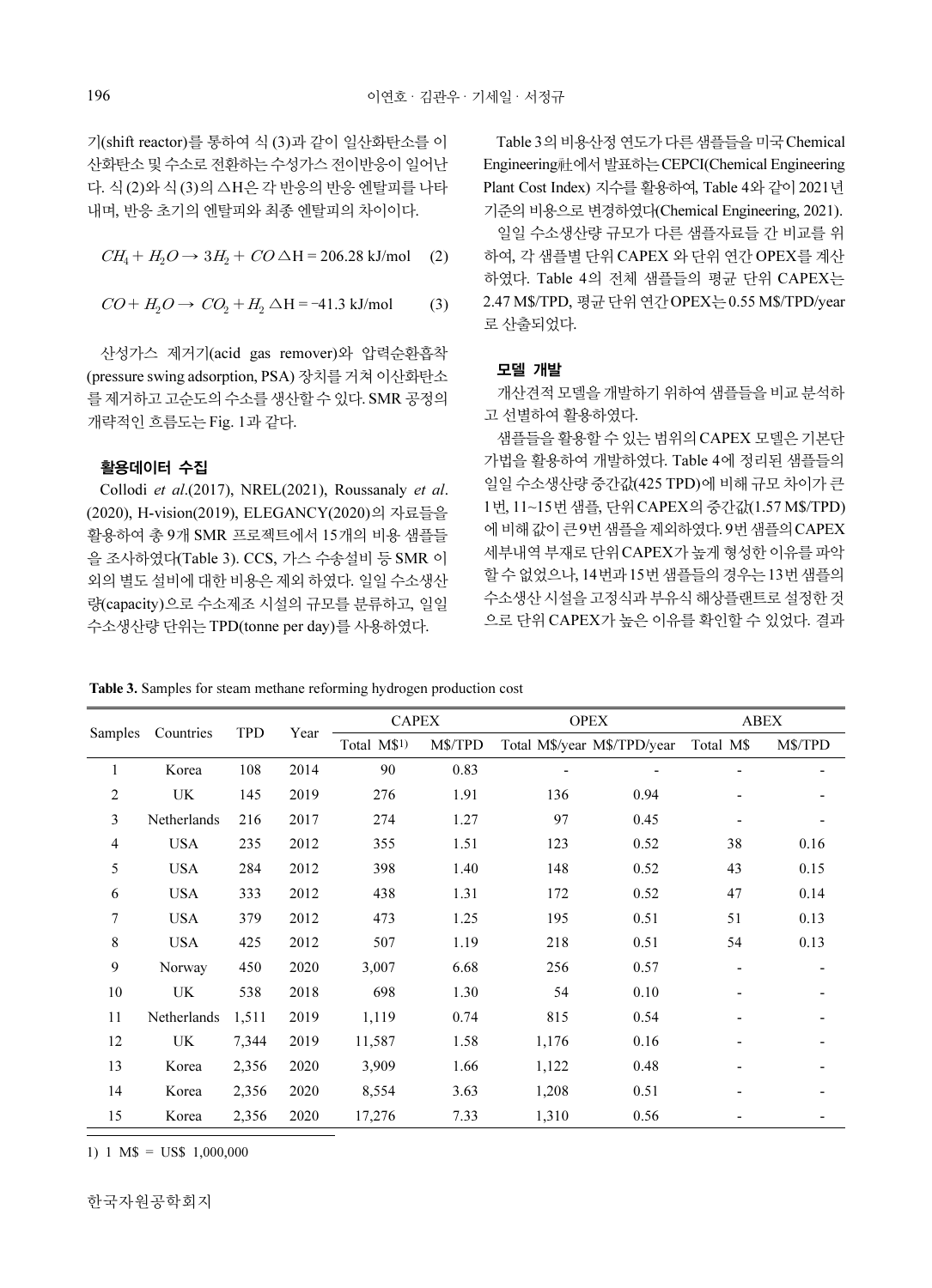|                   |                                                                                                             |                |              |                |                 |                                                                                                                                                                                                            | SMR 수소제조 경제성 분석을 위한 개산견적 모델 개발                                                                           |                                                      |                                | 197                  |
|-------------------|-------------------------------------------------------------------------------------------------------------|----------------|--------------|----------------|-----------------|------------------------------------------------------------------------------------------------------------------------------------------------------------------------------------------------------------|----------------------------------------------------------------------------------------------------------|------------------------------------------------------|--------------------------------|----------------------|
|                   |                                                                                                             |                |              |                |                 |                                                                                                                                                                                                            | Table 4. Samples for steam methane reforming hydrogen production cost (based on 2021)                    |                                                      |                                |                      |
|                   |                                                                                                             |                |              |                |                 |                                                                                                                                                                                                            |                                                                                                          |                                                      |                                |                      |
| Samples           | Countries                                                                                                   | <b>TPD</b>     | Year         | <b>CEPCI</b>   | Total M\$       | <b>CAPEX</b><br>M\$/TPD                                                                                                                                                                                    | <b>OPEX</b><br>Total<br>M\$/year                                                                         |                                                      | M\$/TPD/year Total M\$ M\$/TPD | <b>ABEX</b>          |
| $\mathbf{1}$<br>2 | Korea<br>UK                                                                                                 | 108<br>145     | 2014<br>2019 | 576.1<br>607.5 | 102<br>298      | 0.95<br>2.06                                                                                                                                                                                               | 147                                                                                                      | 1.01                                                 |                                |                      |
| 3                 | Netherlands                                                                                                 | 216            | 2017         | 567.5          | 317             | 1.47                                                                                                                                                                                                       | 112                                                                                                      | 0.52                                                 |                                |                      |
| 4                 | <b>USA</b>                                                                                                  | 235            | 2012         | 584.6          | 399             | 1.70                                                                                                                                                                                                       | 138                                                                                                      | 0.59                                                 | 43                             | 0.18                 |
| 5                 | <b>USA</b>                                                                                                  | 284            | 2012         | 584.6          | 446             | 1.57                                                                                                                                                                                                       | 166                                                                                                      | 0.58                                                 | 48                             | 0.17                 |
| 6<br>7            | <b>USA</b><br><b>USA</b>                                                                                    | 333<br>379     | 2012<br>2012 | 584.6<br>584.6 | 491<br>531      | 1.48<br>1.40                                                                                                                                                                                               | 193<br>219                                                                                               | 0.58<br>0.58                                         | 53<br>57                       | 0.16<br>0.15         |
| 8                 | <b>USA</b>                                                                                                  | 425            | 2012         | 584.6          | 569             | 1.34                                                                                                                                                                                                       | 245                                                                                                      | 0.58                                                 | 61                             | 0.14                 |
| 9                 | Norway                                                                                                      | 450            | 2020         | 596.2          | 3,308           | 7.35                                                                                                                                                                                                       | 282                                                                                                      | 0.63                                                 |                                |                      |
| 10                | UK                                                                                                          | 538            | 2018         | 603.1          | 759             | 1.41                                                                                                                                                                                                       | 59                                                                                                       | 0.11                                                 |                                |                      |
| 11                | Netherlands                                                                                                 | 1,511          | 2019         | 607.5          | 1,208           | 0.80                                                                                                                                                                                                       | 880                                                                                                      | 0.58                                                 |                                |                      |
| 12                | UK                                                                                                          | 7,344          | 2019         | 607.5          | 12,510          | 1.70                                                                                                                                                                                                       | 1,270                                                                                                    | 0.17                                                 |                                |                      |
| 13<br>14          | Korea                                                                                                       | 2,356          | 2020         | 596.2          | 4,300           | 1.83                                                                                                                                                                                                       | 1,234                                                                                                    | 0.52                                                 |                                |                      |
| 15                | Korea<br>Korea                                                                                              | 2,356<br>2,356 | 2020<br>2020 | 596.2<br>596.2 | 9,411<br>19,006 | 3.99<br>8.07                                                                                                                                                                                               | 1,329<br>1,441                                                                                           | 0.56<br>0.61                                         | $\overline{\phantom{a}}$       |                      |
|                   | 적으로 기본단가법의 CAPEX 모델은 일일 수소생산량 범                                                                             |                |              |                |                 |                                                                                                                                                                                                            |                                                                                                          | <b>CAPEX Model</b>                                   |                                |                      |
|                   | 위(145~538 TPD)에 적용되었으며, 9개 샘플들(2~10번)                                                                       |                |              |                |                 | 2,500                                                                                                                                                                                                      |                                                                                                          |                                                      | $n = 0.8$                      |                      |
|                   | 중 1개의 샘플(9번)을 제외한 8개의 샘플들을 활용하였다.                                                                           |                |              |                |                 | 2,000                                                                                                                                                                                                      |                                                                                                          |                                                      |                                |                      |
|                   | 회귀분석으로 결정계수 97.02%의 식 (4)와 같이 CAPEX<br>모델을 산정하였다. 식 (4)의 CAPEX의 단위는 \$M이고,<br>capacity는 TPD 단위의 일일 수소생산량이다. |                |              |                |                 | $\begin{array}{l} \textcircled{\scriptsize s}\hbox{\scriptsize 1,500} \\ \textcircled{\scriptsize x}\hbox{\scriptsize 1,500} \\ \textcircled{\scriptsize t}\hbox{\scriptsize 1,000}\hskip.2em \end{array}$ |                                                                                                          |                                                      |                                |                      |
|                   | $CAPEX = 1.1596 \times capacity + 105.91$                                                                   |                |              |                | (4)             | 500                                                                                                                                                                                                        |                                                                                                          |                                                      |                                |                      |
|                   | 샘플 활용이 어려운 범위(538~2,356 TPD)에서는 비용<br>용량법으로 규모 비용지수 0.68을 적용한 식 (5)로 CAPEX                                  |                |              |                |                 | $\theta$                                                                                                                                                                                                   | 500<br>- Based Unit Price Method - - Cost Capacity Method (n=0.68)                                       | 1,000<br>1,500<br>Hydrogen Production Capacity (TPD) | 2,000                          | 2,500<br>X Test Data |
|                   | 모델을 구하였다. 보편적인 비용지수 0.6이 아닌 Remer<br>and Chai(1993)의 천연가스를 활용한 수소생산 플랜트의                                    |                |              |                |                 |                                                                                                                                                                                                            | Fig. 2. Comparison of capital expenditure models to evaluate<br>the effects of determining n in Eq. (5). |                                                      |                                |                      |
|                   | 규모 비용지수 0.68을 적용하였다. 식 (5)의 CAPEX의 단<br>위는 \$M이고, capacity는 TPD 단위의 일일 수소생산량                                |                |              |                |                 |                                                                                                                                                                                                            | 선으로 도시하여 비교 하였다. Fig. 2에 X로 표기한 Test                                                                     |                                                      |                                |                      |
| 이다.               |                                                                                                             |                |              |                |                 |                                                                                                                                                                                                            | Data는 11번 샘플(1,511 TPD, CAPEX 1,208 M\$)이며, 비<br>용용량법으로 구한 CAPEX는 Test Data 대비 22% 초과한                   |                                                      |                                |                      |

Table 4. Samples for steam methane reforming hydrogen production cost (based on 2021)

$$
CAPEX = 1.1596 \times capacity + 105.91 \tag{4}
$$

$$
CAPEX = 730 \times \left(\frac{capacity}{538}\right)^{0.68}
$$
 (5)

전체 일일 수소생산량 범위(145~2,356 TPD)의 CAPEX 개산견적 모델은 Fig. 2와 같다. 538~2,356 TPD 구간에는 규모 비용지수 0.68 이외에 0.6과 0.8 일 때의 CAPEX도 점



Fig. 2. Comparison of capital expenditure models to evaluate the effects of determining n in Eq. (5).

NREL(2021)와 Roussanaly et al.(2020)의 샘플들에서 OPEX의 세부내역을 확인할 수 있었으며, 해당 프로젝트 OPEX의 약85%는 공급원료인 천연가스 비용이 차지하였 다. OPEX에서는 고정비 보다 수소생산 규모와 연동되는 변동비가 차지하는 부분이 커서 규모의 경제 효과가 미미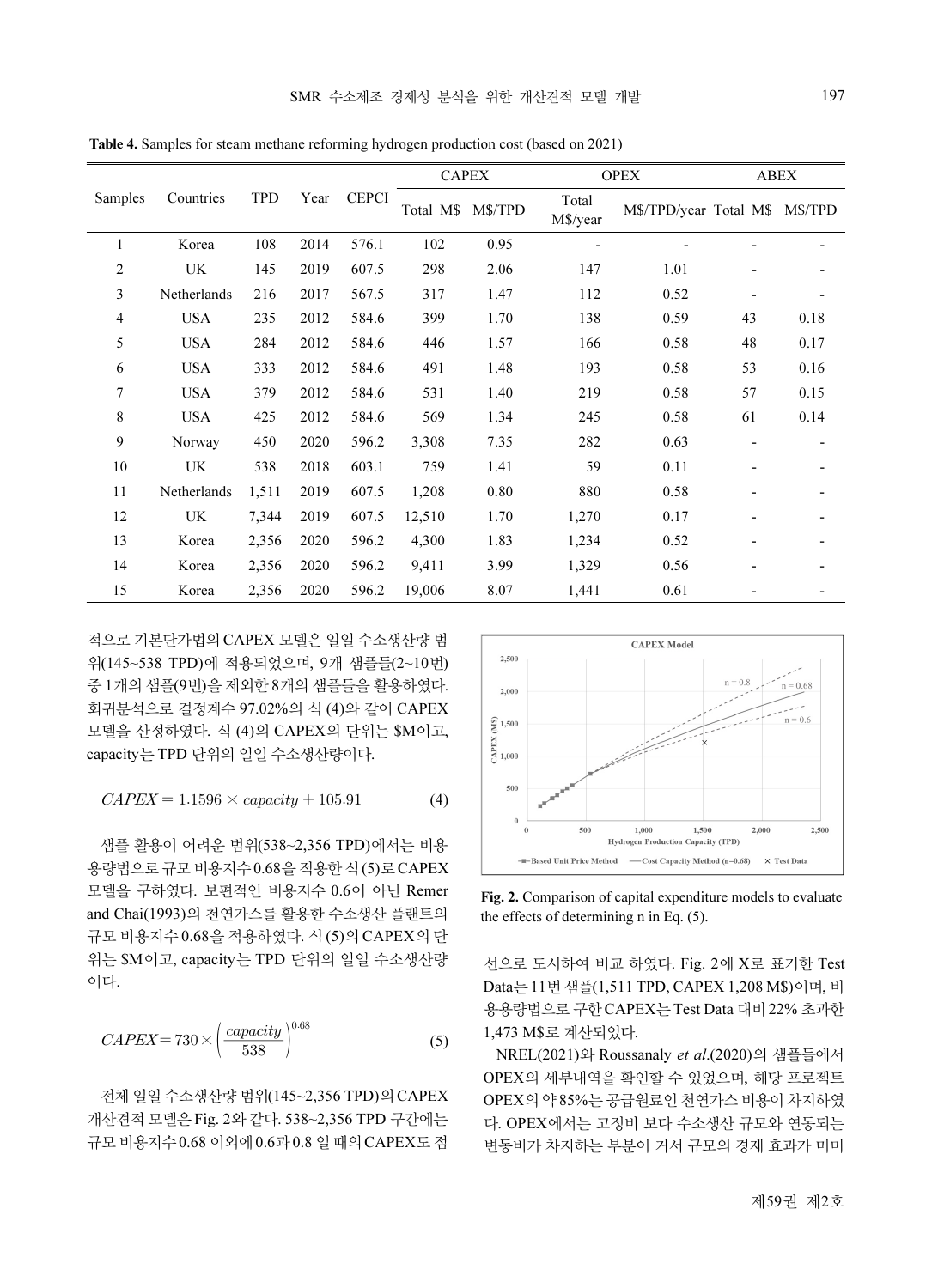하였다. 일일 수소생산량 중간값(425 TPD) 및 단위 연간 OPEX 중간값(0.58 M\$/TPD/year)과 차이가 큰 샘플들을 제외하고 비용모델에 활용하였다. 3~9번 샘플들의 평균 단 위 연간 OPEX(0.58 M\$/TPD/year)를 일일 수소생산량의 배수로 활용하여 식 (6)과 같은 연간 OPEX 개산견적 모델 을 개발하였다. 식 (6)의 연간 OPEX의 단위는 \$M/year이 고, capacity는 TPD 단위의 일일 수소생산량이다.

$$
OPEX = 0.58 \times capacity
$$
 (6)

ABEX는 NREL(2021)의 "H2A Hydrogen Production Model"에서 산출된 4~8번 샘플들을 활용하여 작성하였다. NREL 모델에서는 ABEX를 전체 CAPEX와 연계하여 추정 하였으며, 식 (7)과 같이 CAPEX의 10.71%로 계산하였다.

$$
ABEX = 0.1071 \times CAPEX \tag{7}
$$

모델의 신뢰성을 위해 CAPEX와 OPEX의 각 모델에 샘 플들을 동일하게 추출하여 적용하는 것을 고려해야 하나,

| <b>Table 5.</b> Assumptions in economic analysis |  |  |
|--------------------------------------------------|--|--|
|                                                  |  |  |

본 연구에서는 수소생산 규모에 따른 CAPEX와 OPEX의 독립적인 경향과 적은 샘플 수를 고려하여 각 비용모델별 샘플들을 개별 추출하여 개발하였다. CAPEX와 OPEX가 종속적인 경향을 보일 때에는 동일 샘플들을 적용하여 비 용모델에 대한 신뢰성 유지가 필요하다.

## 경제성 분석

#### 분석 결과 및 고찰

사업초기 수소사업에 대한 의사결정을 위해 경제성 분석 을 포함한 타당성 평가는 필수적이다. 부족한 비용자료로 경제성 분석의 어려움이 있으나, 본 연구에서 개발한 수소 제조 개산견적 모델을 통하여 SMR 수소생산 프로젝트에 맞는 경제성을 분석해 볼 수 있었다. 본 연구는 필요한 프로 젝트 규모의 비용을 간단한 방법으로 산정할 수 있고, 연도 별 CAPEX 및 OPEX를 산출하여 경제성 분석을 가능케 하 였다. 본 연구를 통하여 수립된 개산견적 모델에 추가적인 경제적 가정사항을 적용해 경제성 분석을 실시하였다. 총6 가지 변수를 고려하여 분석하였다. SMR 수소제조 시설은

|           | Design Capacity<br>(TPD) | Discount Rate | Inflation Rate | Hydrogen Price<br>(US\$/kg H <sub>2</sub> ) | Plant Life<br>(years) | Yearly Operating<br>days |  |
|-----------|--------------------------|---------------|----------------|---------------------------------------------|-----------------------|--------------------------|--|
| Base Case | 333                      | 5.0%          | 2.0%           | \$2.50                                      | 40                    | 350                      |  |
| Case 1    | 145                      |               |                |                                             |                       |                          |  |
| Case 2    | 556                      |               |                |                                             |                       |                          |  |
| Case 3    | 1,667                    | 5.0%          | 2.0%           | \$2.50                                      | 40                    | 350                      |  |
| Case 4    | 2,356                    |               |                |                                             |                       |                          |  |
| Case 5    |                          | $0.0\%$       |                |                                             |                       |                          |  |
| Case 6    |                          | 2.5%          | $2.0\%$        | \$2.50                                      | 40                    | 350                      |  |
| Case 7    | 333                      | 7.5%          |                |                                             |                       |                          |  |
| Case 8    |                          | 10.0%         |                |                                             |                       |                          |  |
| Case 9    |                          |               | $1.0\%$        |                                             |                       |                          |  |
| Case 10   | 333                      | 5.0%          | 1.5%           | \$2.50                                      | 40                    | 350                      |  |
| Case 11   |                          |               | 2.5%           |                                             |                       |                          |  |
| Case 12   |                          |               |                | \$2.00                                      |                       |                          |  |
| Case 13   |                          |               |                | \$3.00                                      |                       |                          |  |
| Case 14   | 333                      | 5.0%          | 2.0%           | \$3.50                                      | 40                    | 350                      |  |
| Case 15   |                          |               |                | \$4.00                                      |                       |                          |  |
| Case 16   |                          |               |                |                                             | 10                    |                          |  |
| Case 17   | 333                      | 5.0%          | $2.0\%$        | \$2.50                                      | 20                    | 350                      |  |
| Case 18   |                          |               |                |                                             |                       | 330                      |  |
| Case 19   | 333                      | 5.0%          | 2.0%           | \$2.50                                      | 40                    | 365                      |  |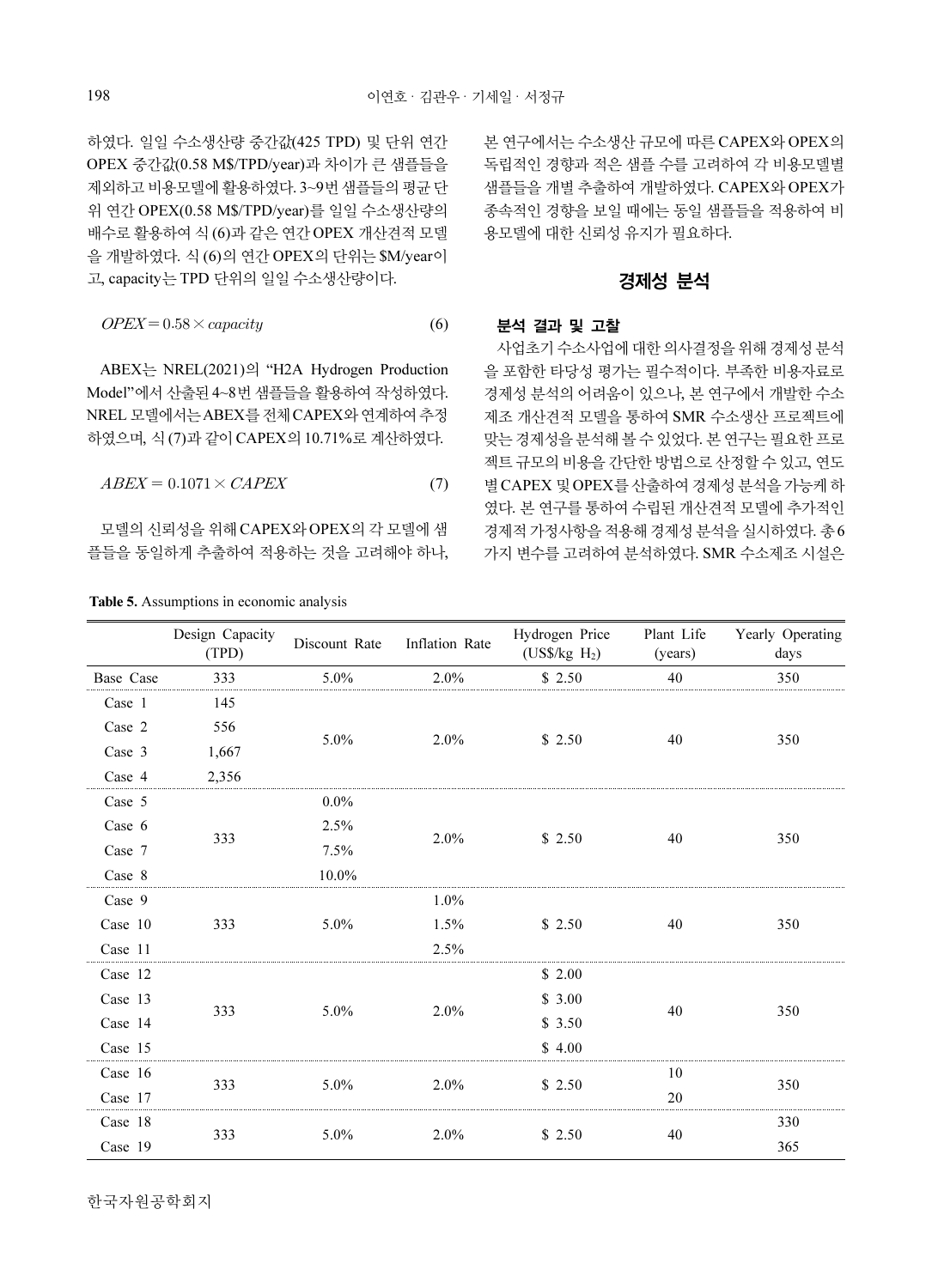Table 6. Cash flow for the base case

|       | Total<br><b>OPEX</b>     |                  |                              |                 | Hydrogen Production |                          |                          |                   | Free Cash        |           |
|-------|--------------------------|------------------|------------------------------|-----------------|---------------------|--------------------------|--------------------------|-------------------|------------------|-----------|
| Year  | <b>CAPEX</b><br>(M\$)    | (M\$)            | <b>ABEX</b><br>(M\$)         | $\mathbf{Cost}$ | Daily               | Annual                   | Cumulative               | Hydrogen<br>Price | Revenue<br>(M\$) | Flow      |
|       |                          |                  |                              | (M\$)           | (tonne/day)         | (tonne/year)             | (tonne)                  | $(\$/H_2kg)$      |                  | (M\$)     |
| Total |                          | 504.72 12,392.49 | 123.58                       | 13,020.79       | 12,000              | 4,200,000                | 4,200,000                | $\Box$            | 16,826           |           |
| 2022  | 39.40                    |                  | $\blacksquare$               | 39.40           |                     |                          | $\overline{\phantom{a}}$ | 2.50              | $\blacksquare$   | $-39.40$  |
| 2023  | 301.38                   |                  | $\overline{a}$               | 301.38          |                     |                          |                          | 2.55              | $\overline{a}$   | $-301.38$ |
| 2024  | 163.95                   | ÷,               | $\blacksquare$               | 163.95          |                     |                          | $\blacksquare$           | 2.60              | $\overline{a}$   | $-163.95$ |
| 2025  | $\blacksquare$           | 205.17           | $\blacksquare$               | 205.17          | 300                 | 105,000                  | 105,000                  | 2.65              | 278.57           | 73.40     |
| 2026  | $\overline{\phantom{a}}$ | 209.27           | $\overline{\phantom{a}}$     | 209.27          | 300                 | 105,000                  | 210,000                  | 2.71              | 284.14           | 74.87     |
| 2027  | $\overline{\phantom{a}}$ | 213.46           | $\overline{\phantom{a}}$     | 213.46          | 300                 | 105,000                  | 315,000                  | 2.76              | 289.82           | 76.37     |
| 2028  | $\overline{\phantom{a}}$ | 217.72           | $\overline{\phantom{a}}$     | 217.72          | 300                 | 105,000                  | 420,000                  | 2.82              | 295.62           | 77.89     |
| 2029  | $\overline{\phantom{a}}$ | 222.08           | $\overline{\phantom{a}}$     | 222.08          | 300                 | 105,000                  | 525,000                  | 2.87              | 301.53           | 79.45     |
| 2030  | $\overline{\phantom{a}}$ | 226.52           | $\overline{\phantom{a}}$     | 226.52          | 300                 | 105,000                  | 630,000                  | 2.93              | 307.56           | 81.04     |
| 2031  | $\overline{\phantom{a}}$ | 231.05           | $\overline{\phantom{a}}$     | 231.05          | 300                 | 105,000                  | 735,000                  | 2.99              | 313.71           | 82.66     |
| 2032  | $\frac{1}{2}$            | 235.67           | $\overline{\phantom{a}}$     | 235.67          | 300                 | 105,000                  | 840,000                  | 3.05              | 319.99           | 84.31     |
| 2033  | $\frac{1}{2}$            | 240.39           | $\qquad \qquad \blacksquare$ | 240.39          | 300                 | 105,000                  | 945,000                  | 3.11              | 326.39           | 86.00     |
| 2034  | $\overline{\phantom{a}}$ | 245.19           | $\qquad \qquad \blacksquare$ | 245.19          | 300                 | 105,000                  | 1,050,000                | 3.17              | 332.91           | 87.72     |
| 2035  | $\overline{\phantom{a}}$ | 250.10           | $\qquad \qquad \blacksquare$ | 250.10          | 300                 | 105,000                  | 1,155,000                | 3.23              | 339.57           | 89.47     |
| 2036  | $\frac{1}{2}$            | 255.10           | $\qquad \qquad \blacksquare$ | 255.10          | 300                 | 105,000                  | 1,260,000                | 3.30              | 346.36           | 91.26     |
| 2037  | $\overline{\phantom{a}}$ | 260.20           | $\qquad \qquad \blacksquare$ | 260.20          | 300                 | 105,000                  | 1,365,000                | 3.36              | 353.29           | 93.09     |
| 2038  | $\overline{\phantom{a}}$ | 265.41           | $\blacksquare$               | 265.41          | 300                 | 105,000                  | 1,470,000                | 3.43              | 360.36           | 94.95     |
| 2039  | $\blacksquare$           | 270.71           | $\blacksquare$               | 270.71          | 300                 | 105,000                  | 1,575,000                | 3.50              | 367.56           | 96.85     |
| 2040  | ÷                        | 276.13           | $\overline{\phantom{a}}$     | 276.13          | 300                 | 105,000                  | 1,680,000                | 3.57              | 374.91           | 98.79     |
| 2041  | $\overline{\phantom{a}}$ | 281.65           | $\overline{\phantom{a}}$     | 281.65          | 300                 | 105,000                  | 1,785,000                | 3.64              | 382.41           | 100.76    |
| 2042  | $\overline{\phantom{a}}$ | 287.28           | $\overline{\phantom{a}}$     | 287.28          | 300                 | 105,000                  | 1,890,000                | 3.71              | 390.06           | 102.78    |
| 2043  | $\overline{\phantom{a}}$ | 293.03           | $\overline{\phantom{a}}$     | 293.03          | 300                 | 105,000                  | 1,995,000                | 3.79              | 397.86           | 104.83    |
| 2044  | $\blacksquare$           | 298.89           | $\blacksquare$               | 298.89          | 300                 | 105,000                  | 2,100,000                | 3.86              | 405.82           | 106.93    |
| 2045  | $\blacksquare$           | 304.87           | $\blacksquare$               | 304.87          | 300                 | 105,000                  | 2,205,000                | 3.94              | 413.94           | 109.07    |
| 2046  | $\blacksquare$           | 310.96           | $\overline{\phantom{a}}$     | 310.96          | 300                 | 105,000                  | 2,310,000                | 4.02              | 422.21           | 111.25    |
| 2047  | $\blacksquare$           | 317.18           | $\blacksquare$               | 317.18          | 300                 | 105,000                  | 2,415,000                | 4.10              | 430.66           | 113.48    |
| 2048  | $\blacksquare$           | 323.53           | $\blacksquare$               | 323.53          | 300                 | 105,000                  | 2,520,000                | 4.18              | 439.27           | 115.74    |
| 2049  | $\blacksquare$           | 330.00           | $\blacksquare$               | 330.00          | 300                 | 105,000                  | 2,625,000                | 4.27              | 448.06           | 118.06    |
| 2050  | $\overline{\phantom{a}}$ | 336.60           | $\blacksquare$               | 336.60          | 300                 | 105,000                  | 2,730,000                | 4.35              | 457.02           | 120.42    |
| 2051  | $\overline{\phantom{a}}$ | 343.33           | $\blacksquare$               | 343.33          | 300                 | 105,000                  | 2,835,000                | 4.44              | 466.16           | 122.83    |
| 2052  | $\blacksquare$           | 350.20           | $\blacksquare$               | 350.20          | 300                 | 105,000                  | 2,940,000                | 4.53              | 475.48           | 125.29    |
| 2053  | $\blacksquare$           | 357.20           | $\blacksquare$               | 357.20          | 300                 | 105,000                  | 3,045,000                | 4.62              | 484.99           | 127.79    |
| 2054  | $\blacksquare$           | 364.34           | $\blacksquare$               | 364.34          | 300                 | 105,000                  | 3,150,000                | 4.71              | 494.69           | 130.35    |
| 2055  |                          | 371.63           |                              | 371.63          | $300\,$             | 105,000                  | 3,255,000                | 4.81              | 504.59           | 132.95    |
| 2056  |                          | 379.06           | $\qquad \qquad \blacksquare$ | 379.06          | 300                 | 105,000                  | 3,360,000                | 4.90              | 514.68           | 135.61    |
| 2057  | $\overline{\phantom{a}}$ | 386.65           | $\blacksquare$               | 386.65          | 300                 | 105,000                  | 3,465,000                | $5.00\,$          | 524.97           | 138.33    |
| 2058  | $\frac{1}{2}$            | 394.38           | $\qquad \qquad \blacksquare$ | 394.38          | 300                 | 105,000                  | 3,570,000                | 5.10              | 535.47           | 141.09    |
| 2059  | $\frac{1}{2}$            | 402.27           | $\qquad \qquad \blacksquare$ | 402.27          | 300                 | 105,000                  | 3,675,000                | 5.20              | 546.18           | 143.91    |
| 2060  | $\overline{\phantom{a}}$ | 410.31           | $\qquad \qquad \blacksquare$ | 410.31          | 300                 | 105,000                  | 3,780,000                | 5.31              | 557.10           | 146.79    |
| 2061  | $\overline{\phantom{a}}$ | 418.52           | $\overline{\phantom{a}}$     | 418.52          | 300                 | 105,000                  | 3,885,000                | 5.41              | 568.25           | 149.73    |
| 2062  | $\overline{\phantom{0}}$ | 426.89           | $\qquad \qquad \blacksquare$ | 426.89          | 300                 | 105,000                  | 3,990,000                | 5.52              | 579.61           | 152.72    |
| 2063  | $\overline{\phantom{0}}$ | 435.43           | $\qquad \qquad \blacksquare$ | 435.43          | 300                 | 105,000                  | 4,095,000                | 5.63              | 591.20           | 155.78    |
| 2064  | $\frac{1}{2}$            | 444.13           | $\overline{\phantom{a}}$     | 444.13          | 300                 | 105,000                  | 4,200,000                | 5.74              | 603.03           | 158.89    |
| 2065  | -                        | $\sim$           | 123.58                       | 123.58          | $\blacksquare$      | $\overline{\phantom{a}}$ | $\overline{\phantom{a}}$ | 5.86              | $\blacksquare$   | $-123.58$ |

제59권 제2호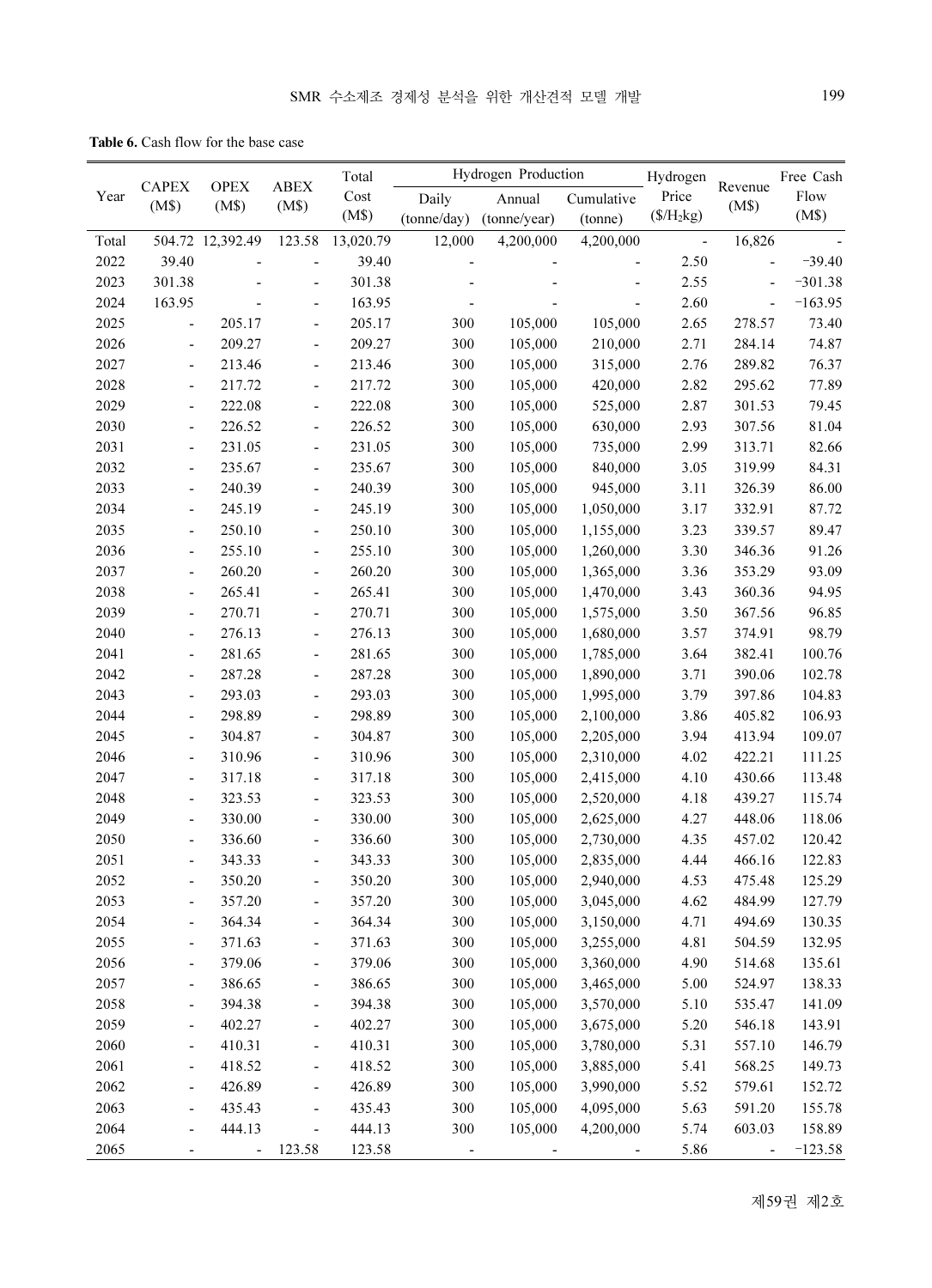145~2,356 TPD, 할인율 0~10%, 물가상승률 1~2.5%, 수 소단가 2~4 US\$/kg, 플랜트 사용 연수 10~40년, 연간 운영 일수 330~365일로 각 변수별 입력값의 범위를 나눴다. 변 수와 사례별 입력값은 Table 5와 같이 설정하였다.

기본모델(base model)에 적용한 일일 수소생산량과 사 용연수 가정사항은 NREL(2021) 모델의 값을 적용하였다. NREL 모델에서 산정 가능한 235~425 TPD용량의 중간값 을 기본모델의 수소생산량(333 TPD)으로 하였으며, 사용 연수는 40년을 적용하였다. 할인율은 국가적으로 추진하 는 수소사업임을 고려하여 일반적인 경우보다 낮은 할인율 을 적용하였으며, 물가상승률은 미국 소비자물가지수 (consumer price index, CPI) 10년 치를 고려하여 2%로 적 용하였다. 수소판매가격은 국내 그레이수소 생산가격을 고 려하여 2~4 US\$/kg 범위(KISTEP, 2021)에서 2.5 US\$/kg 을 적용하였다. 운영일수는 연 2주간의 유지보수 기간을 가 정하여 350일로 하였다. 각 변수별 비교를 위해 기본모델 을 기준으로 변수별 차이를 확인하였다. 00<br>5-2,356 TPD, 할인율 0~10%, 물가상승률 1~2<br>5-2,356 TPD, 할인율 0~10%, 물가상승률 1~2<br>:단가 2~4 US\$/kg, 플랜트 사용 연수 10~40년, 연<br>수 330~365일로 각 변수별 입력값의 범위를 나<br>와 사례별 입력값은 Table 5와 같이 설정하였다<br>기본모델(base model)에 적용한 일일 수소생산<br>연수 가정사항은 NREL(2021) 모델의 값

모든 비용과 수소판매가격에 각 사례별 가정한 물가상승 률을 동일하게 적용하였으며, 균등화 수소원가(levelized cost of hydrogen, LCOH)는 식 (8)과 같이 정의하였다 (BEIS, 2021). 식 (8)의 우변항의 분자는 수소제조 필요한 모든 비용의 NPV, 분모는 수소생산량의 NPV이며 균등화 수소원가의 단위는 US\$/kg 이다.

$$
LCOH = \frac{NPV of total H_2 production costs}{NPV of H_2 production}
$$
 (8)

|  | 연도별 실질 수소판매가격(real price)을 고정하고, 순현 |  |
|--|-------------------------------------|--|
|--|-------------------------------------|--|

| Case | <b>CAPEX</b><br>M\$) | OPEX<br>(M\$) | <b>ABEX</b><br>(M\$) | Total Cost<br>(M\$) | Hydrogen<br>Production<br>Tonne) | LCOH<br>(US\$/kg) | NPV<br>(M\$) |
|------|----------------------|---------------|----------------------|---------------------|----------------------------------|-------------------|--------------|
| Base | 504.72               | 12.392.49     | 123.58               | 13.020.79           | 4,200,000                        | 2.91              | 984          |

Table 7. Results of economic analysis in the base case

재가치(net present value, NPV)를 산정하였다. 일일 수소생 산량의 90%를 운영하고 수소를 생산하며, 연간 운영일수 가정사항을 적용하여 연간 생산량을 계산하였다. CAPEX 는 초기 3년간 지출되며, 1년 8%, 2년 60%, 3년 32% 비중 으로 지출되는 것으로 가정하였다(NREL, 2021). ABEX 는 생산종료 이후 연도에 발생하는 것으로 가정하였다.

Table 6은 개산견적 모델에 물가상승률 등의 Base Case 가정사항을 적용하여 산정한 현금흐름이며, 매년 발생하 는 매출에서 비용을 차감한 잉여현금흐름(free cash flow) 을 산출 하였다. 그 결과 균등화 수소원가 2.91 US\$/kg, NPV 984 M\$가 계산되었다(Table 7).

SMR 수소제조 시설 규모 변경에 따른 경제성 분석 결과 를 구하기 위해 최소 145 TPD, 최대 2,356 TPD 규모의 수 소제조 시설을 대상으로 개산견적 모델을 개발하였다. 수 소제조 시설 규모의 최댓값, 상위 25%, 중간값, 상위 75%, 최솟값을 입력변수로 하고 경제성 분석을 시행하였다. 그 결과 규모가 커질수록 균등화 수소원가는 줄어들며, NPV 는 증가하는 양상과 변화의 정도를 확인하였다(Table 8).

경제성 분석의 주요 가정사항으로 할인율과 물가상승률 이 있다. 할인율 0%, 2.5%, 5%, 7.5%, 10%를 입력변수로 하였다. 할인율이 증가 할수록 NPV는 감소하는 경향을 보 였지만, 균등화 수소원가는 할인율 0%부터7.5%까지 증가 할수록, 감소하는 경향을 보였다. 균등화 수소원가는 할인 율 7.5%에서 최저치인 2.88 US\$/kg로 나타났고, 이후 할인 율이 증가함에 따라 증가하였다(Table 9). 이는 비용의 물 가상승률 적용으로 나타났다. 통상적으로 할인율의 증가 는 수익성 감소를 의미하지만, 비용에 적용된 물가상승률 에 따라 할인율이 증가 할 때 균등화 수소원가 지표가 줄어

Table 8. Sensitivity analysis results according to the changes of the facility scales

| Case     | Design Cap<br>(TPD) | <b>CAPEX</b><br>(M\$) | <b>OPEX</b><br>(M\$) | <b>ABEX</b><br>(M\$) | Total Cost<br>(M\$) | Hydrogen<br>Production<br>(Tonne) | <b>LCOH</b><br>(US\$/kg) | <b>NPV</b><br>(M\$) |
|----------|---------------------|-----------------------|----------------------|----------------------|---------------------|-----------------------------------|--------------------------|---------------------|
| Case 1   | 145                 | 280.88                | 5.390.73             | 68.77                | 5.740.39            | 1,827,000                         | 2.99                     | 371                 |
| Base     | 333                 | 504.72                | 12.392.49            | 123.58               | 13,020.79           | 4,200,000                         | 2.91                     | 984                 |
| Case $2$ | 556                 | 764.71                | 20.654.14            | 187.24               | 21,606.10           | 7,000,000                         | 2.88                     | 1,710               |
| Case $3$ | 1.667               | 1.614.14              | 61.962.43            | 395.23               | 63.971.80           | 21,000,000                        | 2.80                     | 5,760               |
| Case $4$ | 2,356               | 2.042.24              | 87,573.57            | 500.05               | 90.115.86           | 29,680,000                        | 2.78                     | 8,362               |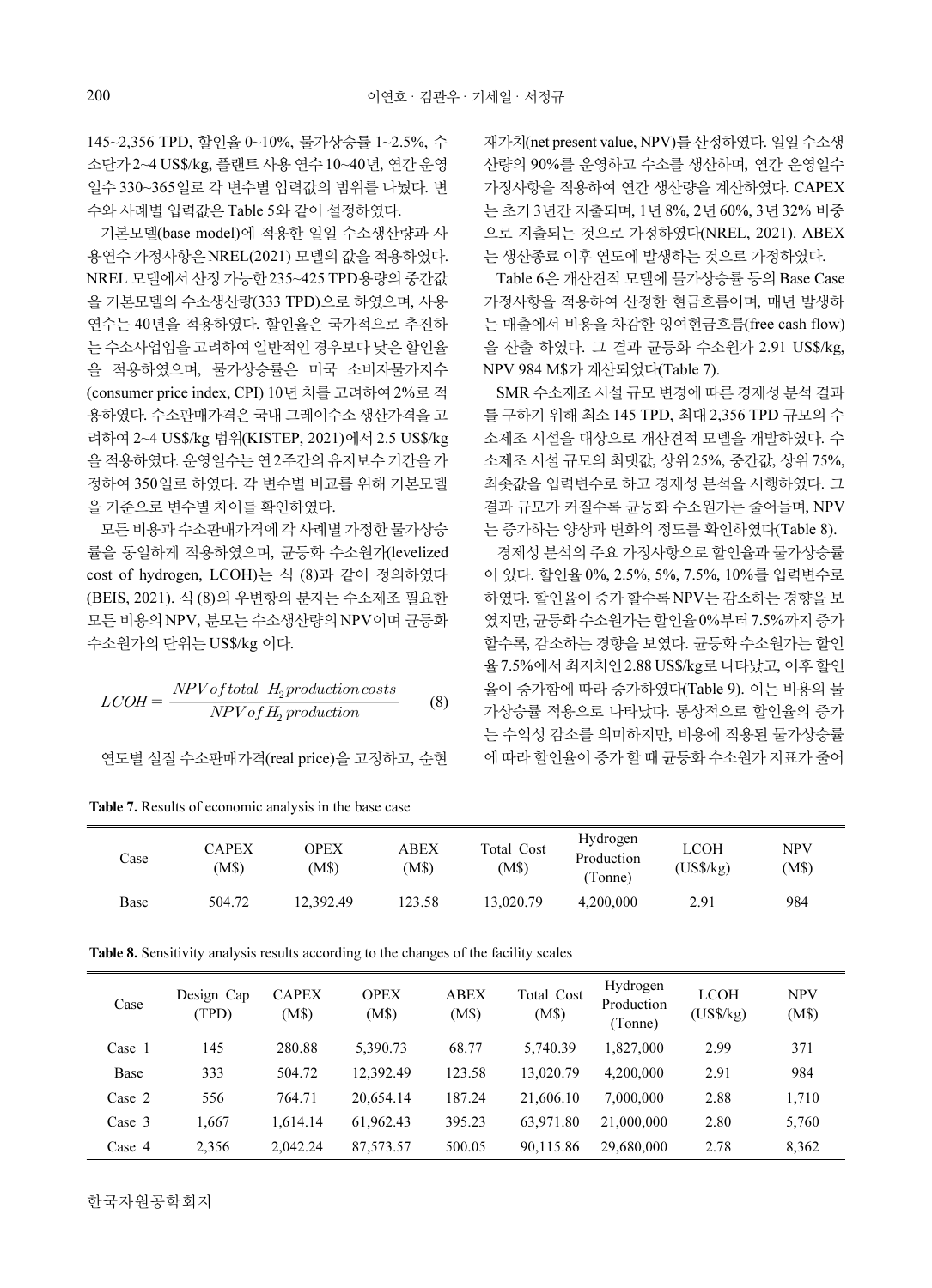드는 양상을 본 연구에서 확인하였다.

물가상승률의 입력변수는 1.0%, 1.5%, 2.0%, 2.5%로 가 정하였다. 물가상승률이 증가 할수록 균등화 수소원가와 NPV 모두 증가하였다(Table 10).

수소판매가격 변동에 따른 경제성 분석을 위해 수소판매 가격 2.0 US\$/kg, 2.5 US\$/kg, 3.0 US\$/kg, 3.5 US\$/kg, 4.0 US\$/kg 일 때, 균등화 수소원가 및 NPV를 계산하였다. 본 모델에서는 수소판매가격이 수소제조 비용에 미치는 영향 이 없으므로, 수소판매가격별 균등화 수소원가는 모두 동 일하며, 수소판매가격이 증가 할수록 NPV는 높아졌다 (Table 11).

수소제조 시설 플랜트 사용연수를 10년, 20년, 40년으로 가정하고, 경제성 분석 지표의 변화를 확인하였다. 해당 모 델에서는 플랜트 사용연수가 18년일 때, 균등화 수소원가 2.72 US\$/kg으로 최저치를 계산할 수 있었다. 18년 전후로 균등화 수소원가는 늘어나는 양상을 보였다. 현금흐름 초 기에만 발생하는 CAPEX로 인하여 사용연수가 18년이 될 때까지 균등화 수소원가는 줄어드는 양상을 보이고, 사용 연수 18년 이상에서는 물가상승률의 영향으로 점차 균등 화 수소원가가 늘어나는 양상을 보였다(Table 12).

연간 운영일수 330일, 350일, 365일을 각각 적용하여, 균 등화 수소원가와 NPV를 계산한 결과, 연간 운영일수가 많 을수록 균등화 수소원가는 낮고, NPV는 높게 나타났다 (Table 13).

본 연구에서 확인한 할인율 증가에 따른 균등화 수소원 가가 감소하는 경우와 사용연수 감소에 따른 균등화 수소 원가가 감소하는 경우는 직관적인 예상과 반대의 결과를 보였다. 이는 적용되는 할인율과 물가상승률에 따라 나타

| Case     | <b>Discount</b><br>Rate | <b>CAPEX</b><br>(M\$) | <b>OPEX</b><br>(M\$) | <b>ABEX</b><br>(M\$) | Total Cost<br>(M\$) | Hydrogen<br>Production<br>(Tonne) | <b>LCOH</b><br>(US\$/kg) | <b>NPV</b><br>(M\$) |
|----------|-------------------------|-----------------------|----------------------|----------------------|---------------------|-----------------------------------|--------------------------|---------------------|
| Case 5   | $0.0\%$                 | 504.72                | 12.392.49            | 123.58               | 13,020.79           | 4,200,000                         | 3.10                     | 3,805               |
| Case $6$ | 2.5%                    | 504.72                | 12.392.49            | 123.58               | 13,020.79           | 4,200,000                         | 2.98                     | 1,903               |
| Base     | $5.0\%$                 | 504.72                | 12.392.49            | 123.58               | 13,020.79           | 4,200,000                         | 2.91                     | 984                 |
| Case 7   | 7.5%                    | 504.72                | 12.392.49            | 123.58               | 13,020.79           | 4,200,000                         | 2.88                     | 508                 |
| Case 8   | 10.0%                   | 504.72                | 12.392.49            | 123.58               | 13,020.79           | 4,200,000                         | 2.91                     | 246                 |

Table 9. Sensitivity analysis results according to the changes of the discount rate

Table 10. Sensitivity analysis results according to the changes of the inflation rate

| Case      | Inflation<br>Rate | <b>CAPEX</b><br>(M\$) | <b>OPEX</b><br>(M\$) | <b>ABEX</b><br>(M\$) | Total Cost<br>(M\$) | Hydrogen<br>Production<br>(Tonne) | <b>LCOH</b><br>(US\$/kg) | <b>NPV</b><br>(M\$) |
|-----------|-------------------|-----------------------|----------------------|----------------------|---------------------|-----------------------------------|--------------------------|---------------------|
| Case 9    | 1.0%              | 498.57                | 9,737.75             | 80.90                | 10.317.22           | 4,200,000                         | 2.47                     | 757                 |
| Case $10$ | 1.5%              | 501.64                | 10.971.04            | 100.04               | 11,572.72           | 4,200,000                         | 2.68                     | 864                 |
| Base      | $2.0\%$           | 504.72                | 12,392.49            | 123.58               | 13.020.79           | 4,200,000                         | 2.91                     | 984                 |
| Case $11$ | 2.5%              | 507.81                | 14.033.13            | 152.50               | 14.693.44           | 4,200,000                         | 3.16                     | 1,119               |

Table 11. Sensitivity analysis results according to the changes of the hydrogen price

| Case      | Hydrogen<br>Price<br>$(US\$ {kg H}_2) | <b>CAPEX</b><br>(M\$) | <b>OPEX</b><br>(M\$) | <b>ABEX</b><br>(M\$) | Total Cost<br>(M\$) | Hydrogen<br>Production<br>(Tonne) | <b>LCOH</b><br>(US\$/kg) | <b>NPV</b><br>(M\$) |
|-----------|---------------------------------------|-----------------------|----------------------|----------------------|---------------------|-----------------------------------|--------------------------|---------------------|
| Case 12   | 2.00                                  | 504.72                | 12,392.49            | 123.58               | 13.020.79           | 4,200,000                         | 2.91                     | 117                 |
| Base      | 2.50                                  | 504.72                | 12.392.49            | 123.58               | 13.020.79           | 4,200,000                         | 2.91                     | 984                 |
| Case $13$ | 3.00                                  | 504.72                | 12.392.49            | 123.58               | 13.020.79           | 4,200,000                         | 2.91                     | 2,085               |
| Case 14   | 3.50                                  | 504.72                | 12.392.49            | 123.58               | 13.020.79           | 4,200,000                         | 2.91                     | 3,186               |
| Case 15   | 4.00                                  | 504.72                | 12.392.49            | 123.58               | 13.020.79           | 4,200,000                         | 2.91                     | 4,287               |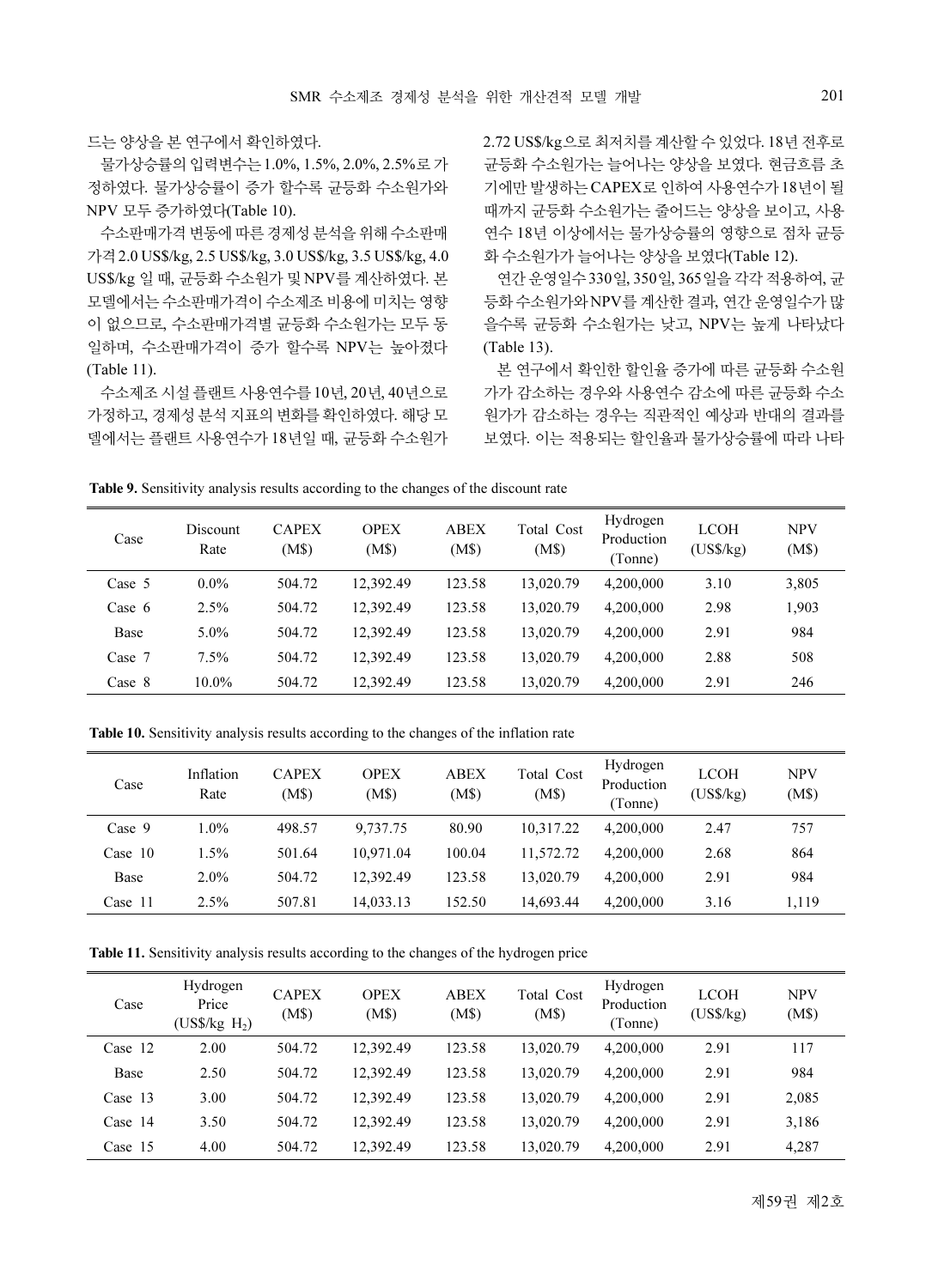나는 균등화 수소원가 지표의 특징이었다. 사례별 경제성 비교를 위해서는 균등화 수소원가뿐만 아니라 NPV 등의 다른 경제성 지표를 활용한 교차 비교가 필요 할 것으로 확 인되었다. NPV 산정 시 필요한 매출액 계산을 위해 연도별 실질 수소판매가격을 고정하여 계산하였다. 이런 방식의 수소판매가격 산정은 천연가스가격 변동 등의 수소판매가 격에 영향을 미치는 여러 요인들이 고려되지 않았으며, 추 후 신뢰성이 있는 수소판매가격에 대한 전망치를 반영한 추가 연구 수행이 필요할 것으로 판단된다.

기본모델을 포함하여 총 20가지 경제성 분석을 시행한 결과, 2.47~3.16 US\$/kg의 균등화 수소원가를 확인하고, 그 중 SMR 수소제조 시설 규모에 따라 2.78~2.99 US\$/kg 의 균등화 수소원가 범위를 확인하였다. 기본모델의 2.91 US\$/kg 균등화 수소원가는 3.67 US\$/kg(KEEI, 2007), 2.50 US\$/kg(Powell, 2020), 2.68 US\$/kg(BEIS, 2021) 등 과 비교하여 –20~+16%의 오차율이 있었다. 이 오차범위는 CII(Construction Industry Institution), ACostE(Association of Cost Engineers), PMI(Project Management Institute)에

서 분류한 Table 14의 비용 예측 범주에 따르면 타당성 분 석에 적용 가능한 범주(order of magnitude/reference estimate)로 현실성이 있는 결과로 확인하였다.

6가지 변수들의 입력값 변화에 따른 NPV의 민감도가 달



Fig. 3. Tornado diagram for the sensitivity analysis of net present value.

| Case      | Plant Life<br>(years) | <b>CAPEX</b><br>(M\$) | <b>OPEX</b><br>(M\$) | ABEX<br>(M\$) | Total Cost<br>(M\$) | Hydrogen<br>Production<br>(Tonne) | <b>LCOH</b><br>$(US\$/kg)$ | <b>NPV</b><br>(M\$) |
|-----------|-----------------------|-----------------------|----------------------|---------------|---------------------|-----------------------------------|----------------------------|---------------------|
| Case $16$ | 10                    | 504.72                | 2.246.52             | 68.23         | 2.819.46            | 1.050.000                         | 2.82                       | 45                  |
| Case 17   | 20                    | 504.72                | 4.985.02             | 83.17         | 5.572.90            | 2.100,000                         | 2.72                       | 452                 |
| Base      | 40                    | 504.72                | 12.392.49            | 123.58        | 13,020.79           | 4,200,000                         | 2.91                       | 984                 |

Table 12. Sensitivity analysis results according to the changes of plant life

Table 13. Sensitivity analysis results according to the changes in the operating days

| Case    | Yearly<br>Operating<br>days | <b>CAPEX</b><br>(M\$) | OPEX<br>(M\$) | ABEX<br>(M\$) | Total Cost<br>(M\$) | Hydrogen<br>Production<br>Tonne) | LCOH<br>(US\$/kg) | <b>NPV</b><br>(M\$) |
|---------|-----------------------------|-----------------------|---------------|---------------|---------------------|----------------------------------|-------------------|---------------------|
| Case 18 | 330                         | 504.72                | 11.684.34     | 123.58        | 12.312.64           | 3.960,000                        | 2.92              | 901                 |
| Base    | 350                         | 504.72                | 12.392.49     | 123.58        | 13,020.79           | 4,200,000                        | 2.91              | 984                 |
| Case 19 | 365                         | 504.72                | 12.923.59     | 123.58        | 13.551.89           | 4.380,000                        | 2.89              | 1.046               |

Table 14. Uncertainty range by cost estimate category (Kim, 2015)

|                               |       | CII (USA)           |                  | ACostE (UK)                                                                   |                  | PMI (Japan)        |                  |  |
|-------------------------------|-------|---------------------|------------------|-------------------------------------------------------------------------------|------------------|--------------------|------------------|--|
|                               |       | Category            | Accuracy $(\% )$ | Category                                                                      | Accuracy $(\% )$ | Category           | Accuracy $(\% )$ |  |
|                               |       |                     |                  | Unclear Order of magnitude $\pm 30 \sim 50$ Order of magnitude $-30 \sim +30$ |                  | Reference estimate | $-30 \sim +50$   |  |
| <b>Business</b><br>Definition |       | Factored estimate   | $±25 \sim 50$    | Study                                                                         | $-20 \sim +20$   | Estimate           | $-15 \sim +30$   |  |
|                               |       | Control estimate    | $\pm 10 \sim 15$ | Budget                                                                        | $-10 \sim +10$   | Ordinary estimate  | $-10 \sim +15$   |  |
| Scope<br>Level                | Clear | Detailed/Definitive | $\pm 0 \sim 10$  | Definitive                                                                    | $-5 \sim +5$     | Detailed quotation | $-5 \sim +5$     |  |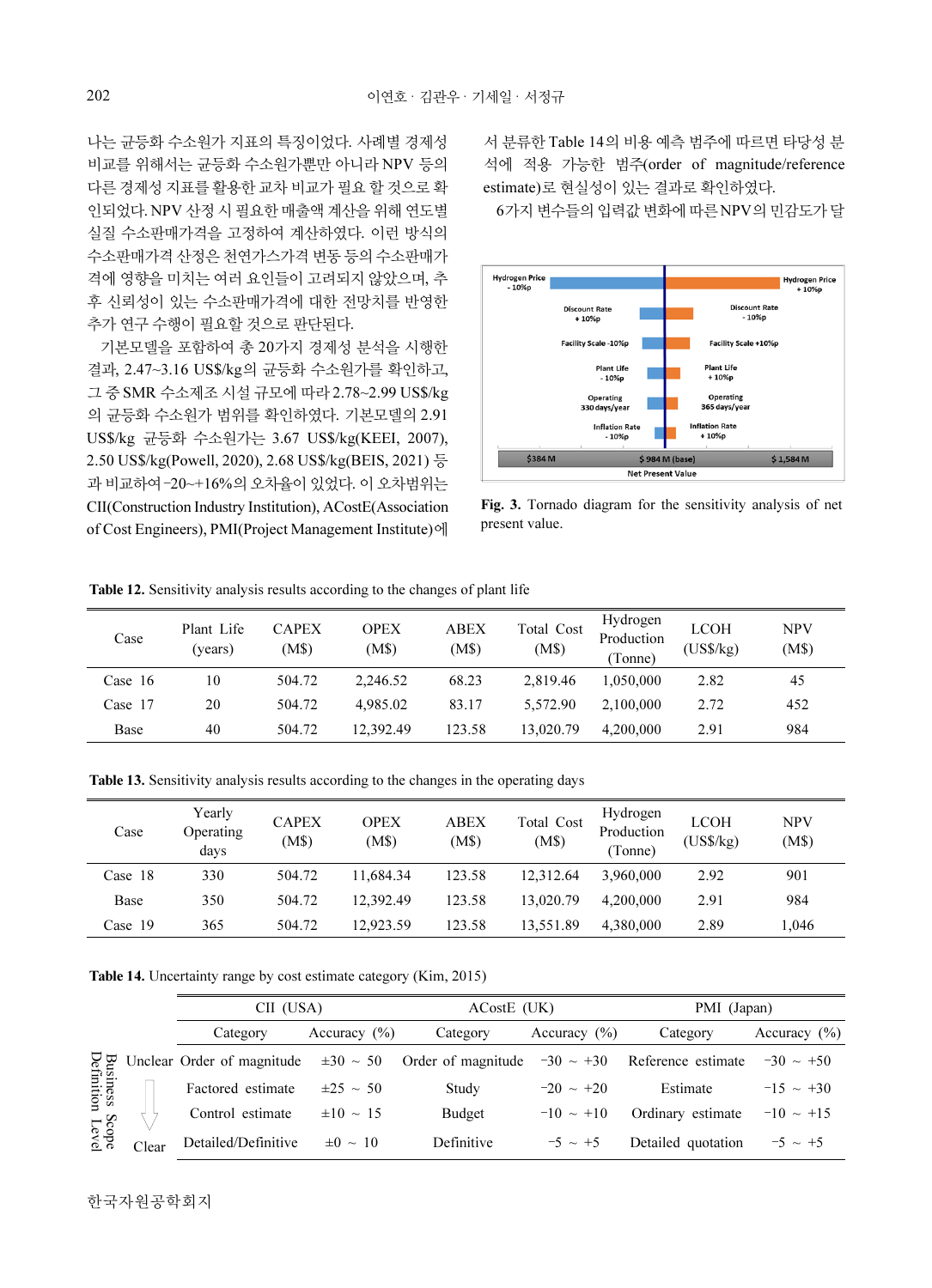랐다. 각 변수별 입력값 변동에 따른 NPV의 변화를 분석하 였다(Fig. 3). 매출액과 직결되는 수소판매가격이 가장 크 게 영향을 미쳤다. 할인율, SMR 수소제조 시설 규모, 플랜 트 사용연수, 운영일수, 물가상승률 순으로 NPV에 영향을

## 결론 및 시사점

미쳤다.

본 연구에서는 대규모 SMR 추출(개질)수소에 대한 제조 비용을 조사하고, 일일 수소생산량을 입력변수로 하는 수 소제조 개산견적에 대한 방법론을 제시하였다. 해당 방법 론을 이용하여 비교적 빠르고 간편하게 대규모 SMR 추출 수소 제조비용을 산정하고, 경제성 분석을 할 수 있었다. 입 력변수인 수소제조 시설 규모가 클수록 균등화 수소원가가 낮아지고, NPV가 높아져 경제성이 높아지는 결과를 확인 하였다. 각기 다른 가정사항을 적용한 경제성 분석 결과로 2.47~3.16 US\$/kg의 균등화 수소원가를 확인하였다. 특정 한 수소제조 프로젝트에 대한 비용 산출이 필요할 때에는 일반적인 비용을 단순화한 본 모델을 활용하여 개별 프로 젝트에 맞는 가정사항을 반영하면 합리적이고 정밀한 비용 산정이 가능하다. SMR 추출수소 제조를 바탕으로 한 본 모 델에 다른 프로세스의 비용을 고려한다면 다른 비용산정 모델로 확장이 가능하다. SMR 추출수소 비용모델에 CCS 비용을 고려한 블루수소 생산 비용모델, SMR 추출수소 비 용모델에 액화설비 비용을 고려한 액화수소 생산 비용모델 등 다른 비용을 고려한 비용모델로 확장된 경제성 분석에 활용할 수 있다.

#### References

- Bak, Y.C. and Cho, K.J., 2005. Status for the technology of hydrogen production from natural gas, Korean Chemical Engineering Research, 43(3), p.344-349.
- BEIS (Department for Business, Energy & Industrial Strategy), 2021. Hydrogen Production Costs 2021, OGL, London, United Kingdom, p.27-28.
- Chaubey, R., Sahu, S., James, O., and Maity, S., 2013. A review on development of industrial processes and emerging techniques for production of hydrogen from renewable and sustainable sources, Renewable and Sustainable Energy Reviews, 23, p.445-450.
- Chemical Engineering, 2021.06.09., https://www.chemengon line.com/pci-home.
- Chilton, C.H., 1950. Six tenths factor applies to complete plant costs, Chemical Engineering, 57, p.112-114.
- Collodi, G., Azzaro, G., Ferrari, N., and Santos, S., 2017.

Techno-economic evaluation of deploying CCS in SMR based merchant  $H_2$  production with NG as feedstock and fuel, Energy Procedia, 114, p.2690-2712.

- ELEGANCY, 2020. H21 Leeds and North of England risk matrix, business case template and risk reduction strategies, D5.4.3, London, United Kingdom, 54p.
- El-Shafie, M., Kambara, S., and Hayakawa, Y., 2019. Hydrogen production technologies overview, Journal of Power and Energy Engineering, 7, p.118-121.
- H-vision, 2019. Blue Hydrogen as Accelerator and Pioneer for Energy Transition in the Industry, Feasibility study report, Rotterdam, Netherlands, p.51-52.
- IEAGHG (IEA Greenhouse Gas R&D Programme), 2017. Reference Data and Supporting Literature Reviews for SMR Based Hydrogen Production with CCS, IEAGHG Technical Review 2017-TR3, Cheltenham, United Kingdom, 19p.
- KEEI (Korea Energy Economics Institute), 2007. A Study on Estimation of Hydrogen Production Cost: Focusing on Fossil Energy, Basic research report 07, Ulsan, Korea, 195p.
- Kim, H.J. and Choi, J.H., 2019. Development of a conceptual estimate methodology for plant construction projects, Korean Journal of Construction Engineering and Management, 20(1), p.141-150.
- Kim, H.J., 2015. Development of a Conceptual Estimate Methodology for Plant Construction Projects, MS Thesis, Korea University of Technology and Education, Korea, p.17-26.
- KISTEP (Korea Institute of S&T Evaluation and Planning), 2021. Hydrogen Production, KISTEP Technical trend brief 2021-02, Eumseong, Korea, p.5-18.
- Koncept Analytics, 2020. Global Hydrogen Market (By Production Process, End-Users and Generation System): Insights, Trends & Forecast, U.P., India, 123p.
- MOTIE (Ministry of Trade, Industry and Energy), 2021. The 1st Hydrogen Economy Implementation Master Plan, Korean Ministry of Trade, Industry and Energy Notice 2021-806, Sejong, Korea, 12p.
- MOTIE (Ministry of Trade, Industry and Energy), MSIT (Ministry of Science and ICT) and MOLIT (Ministry of Land, Infrastructure and Transport), 2019. The Roadmap of Hydrogen Economy Revitalization, Policy report, Sejong, Korea, p.17-41.
- NREL (National Renewable Energy Laboratory), 2021.09.01., https://www.nrel.gov/hydrogen/assets/docs/current-central -natural-gas-without-co2-sequestration-v3-2018.xlsm.
- Powell, D., 2020. Focus on Blue Hydrogen(August 2020), Gaffney Cline, Alton, United Kingdom, 2p.
- Remer, D.S. and Chai, L.H., 1993. Process plants, costs of scaled-up units, Encyclopedia of Chemical Processing and